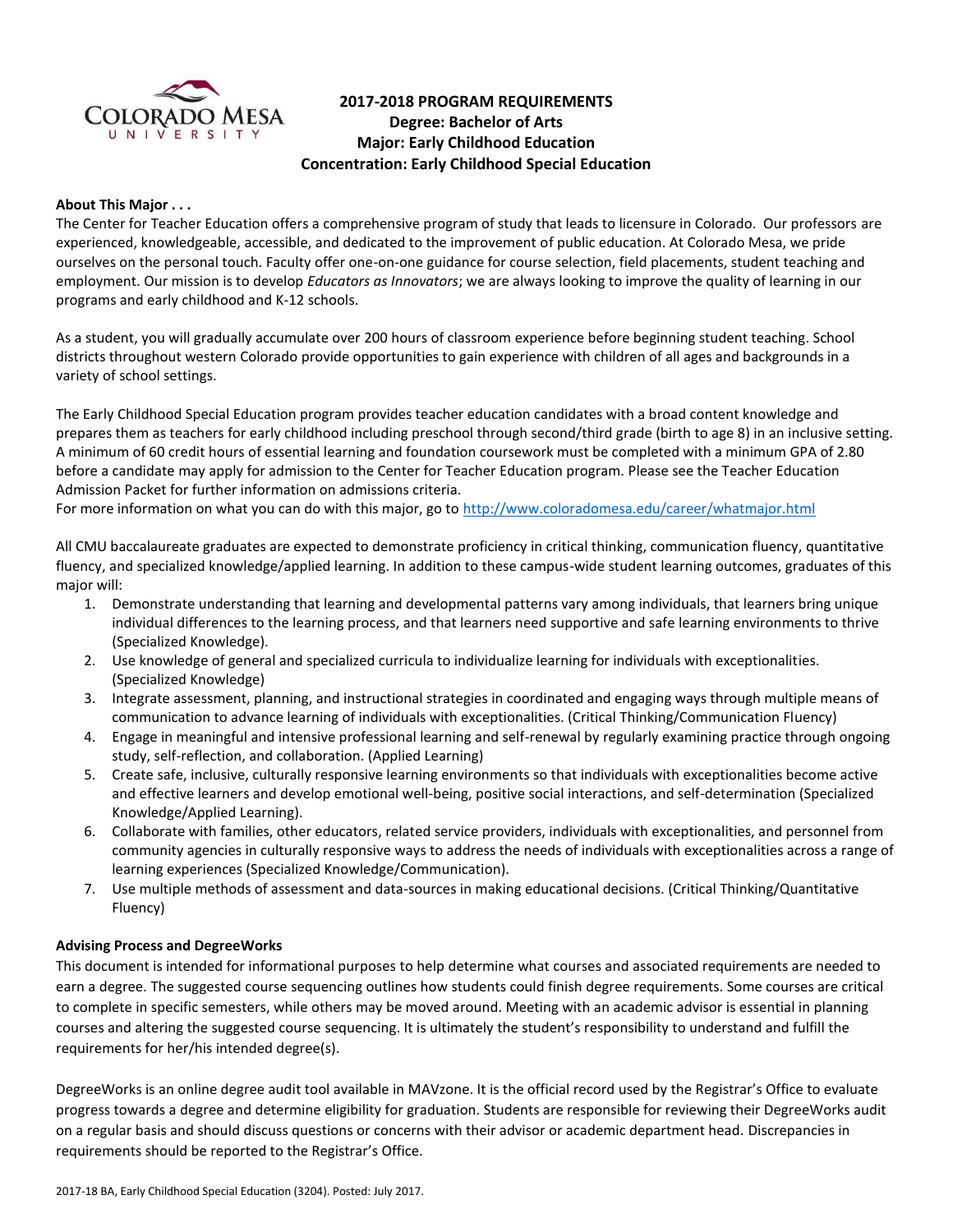#### **Graduation Process**

Students must complete the following in the first two months of the semester prior to completing their degree requirements:

- Review their DegreeWorks audit and create a plan that outlines how unmet requirements will be met in the final semester.
- Meet with their advisor and modify their plan as needed. The advisor must approve the final plan.
- Submit the "Intent to Graduate" form to the Registrar's Office to officially declare the intended graduation date and commencement ceremony plans.
- Register for all needed courses and complete all requirements for each degree sought.

Submission deadlines and commencement details can be found at [http://www.coloradomesa.edu/registrar/graduation.html.](http://www.coloradomesa.edu/registrar/graduation.html)

If a student's petition for graduation is denied, it will be her/his responsibility to consult the Registrar's Office regarding next steps.

### **INSTITUTIONAL DEGREE REQUIREMENTS**

The following institutional degree requirements apply to all CMU baccalaureate degrees. Specific programs may have different requirements that must be met in addition to institutional requirements.

- 120 semester hours minimum.
- Students must complete a minimum of 30 of the last 60 hours of credit at CMU, with at least 15 semester hours in major discipline courses numbered 300 or higher.
- 40 upper-division credits (an alternative credit limit applies to the Bachelor of Applied Science degree).
- 2.00 cumulative GPA or higher in all CMU coursework.
- A course may only be used to fulfill one requirement for each degree/certificate.
- No more than six semester hours of independent study courses can be used toward the degree.
- Non-traditional credit, such as advanced placement, credit by examination, credit for prior learning, cooperative education and internships, cannot exceed 30 semester credit hours for a baccalaureate degree; A maximum of 15 of the 30 credits may be for cooperative education, internships, and practica.
- Pre-collegiate courses (usually numbered below 100) cannot be used for graduation.
- Capstone exit assessment/projects (e.g., Major Field Achievement Test) requirements are identified under Program-Specific Degree Requirements.
- The Catalog Year determines which program sheet and degree requirements a student must fulfill in order to graduate. Visit with your advisor or academic department to determine which catalog year and program requirements you should follow.
- See "Requirements for Undergraduate Degrees and Certificates" in the catalog for a complete list of graduation requirements.

### **PROGRAM-SPECIFIC DEGREE REQUIREMENTS**

- 123 semester hours total for the BA in Early Childhood Education, Early Childhood Special Education.
- 2.80 cumulative GPA or higher in all CMU coursework.
- 2.80 cumulative GPA or higher in coursework toward the major content area.
- All ECSE/EDUC prefix courses must be completed with a grade of B or better.
- All other coursework toward the degree must be successfully completed prior to the internship.
- A grade of C or better must be earned in all required courses, unless otherwise stated.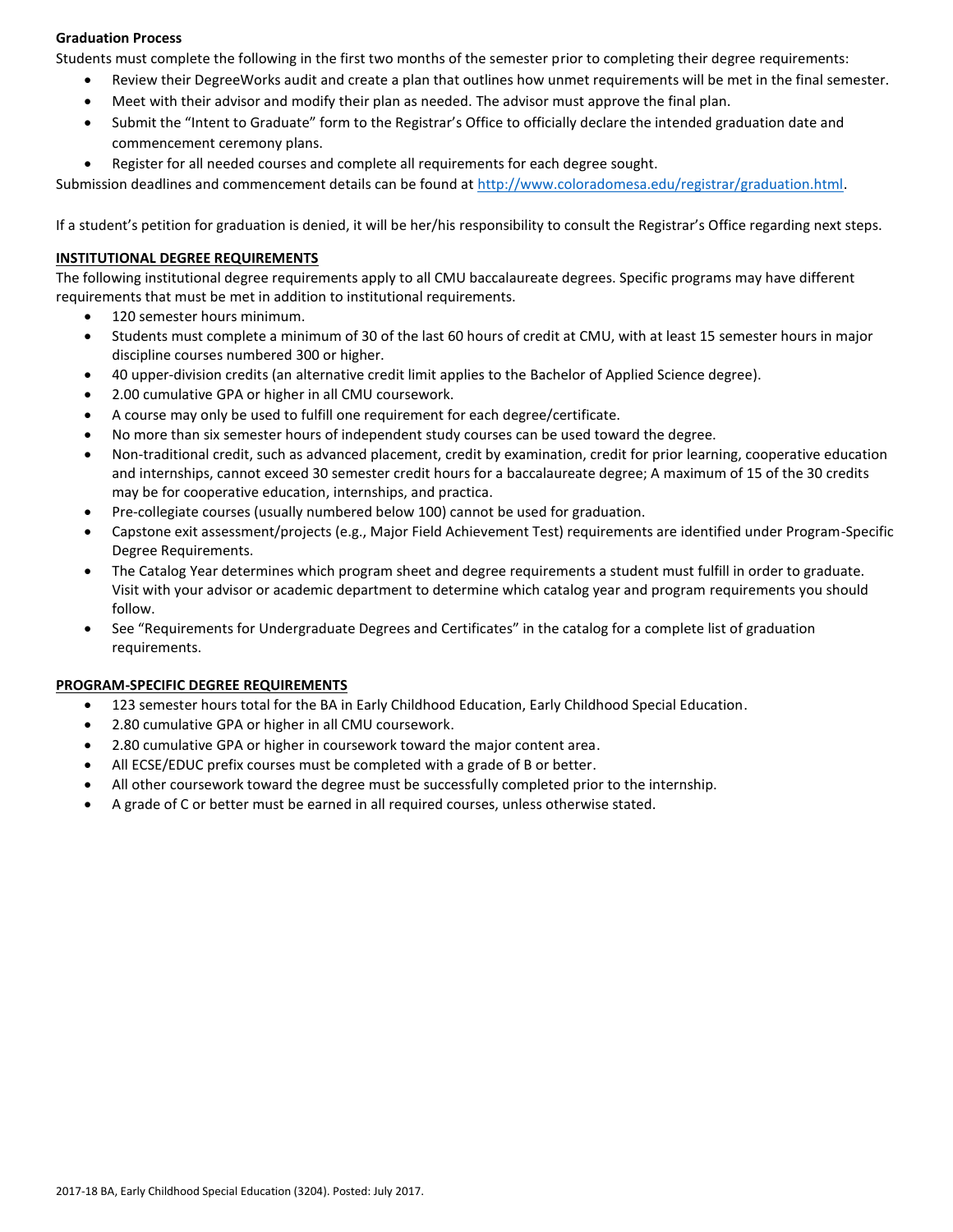#### **ESSENTIAL LEARNING REQUIREMENTS** (31 semester hours)

See the current catalog for a list of courses that fulfill the requirements below. If a course is an Essential Learning option and a requirement for your major, you must use it to fulfill the major requirement and make a different selection for the Essential Learning requirement.

**English** (6 semester hours, must receive a grade of "B" or better and must be completed by the time the student has 60 semester hours.)

- ENGL 111 English Composition (3)
- $\Box$  ENGL 112 English Composition (3)

**Mathematics** (3 semester hours, must receive a grade of "B" or better, must be taken after MATH 105, must be completed by the time the student has 60 semester hours.)

 $\Box$  MATH 205 - Elements of Mathematics II (3)

### **Humanities** (3 semester hours)

 $\square$  Select one Humanities course (3)

## **Social and Behavioral Sciences** (6 semester hours)

- $\Box$  PSYC 150 General Psychology (3)
	- (must earn a "B" or higher)
- $\square$  Select one Social and Behavioral Sciences course (3)

## **Natural Sciences** (7 semester hours, one course must include a lab)

- $\Box$  Select one Natural Sciences course with a lab (4)
- $\square$  Select one Natural Sciences course (3)

## **History** (3 semester hours)

 $\Box$  Select one History course (3)

## **Fine Arts** (3 semester hours)

 $\Box$  Select one Fine Arts course (3)

# **OTHER LOWER-DIVISION REQUIREMENTS**

### **Wellness Requirement** (2 semester hours)

- $\Box$  KINE 100 Health and Wellness (1)
- $\Box$  Select one Activity course (1)

# **Essential Learning Capstone** (4 semester hours)

Essential Learning Capstone must be taken after completion of the Essential Learning English and Mathematics requirements, and when a student has earned between 45 and 75 hours.

- □ ESSL 290 Maverick Milestone (3)
- ESSL 200 Essential Speech (1)

# **FOUNDATION COURSES** (30 semester hours)

- $\square$  EDEC 101 Introduction to Early Childhood (3)
- EDEC 103 Guidance Strategies (3)
- $\Box$  MATH 105 Elements of Mathematics I (3)
- $\square$  EDEC 113 Infant and Toddler Theory and Practice (3)
- $\square$  EDEC 122 Ethics in Early Childhood Education (1)
- $\square$  EDEC 205 Nutrition, Health, and Safety (3)
- EDEC 238 Early Childhood Development, 0-8 Years (3)
- $\square$  EDEC 240 Curriculum and Development: Early Childhood (3)
- EDEC 241 Early Childhood Administration: Human Relations (3)
- $\square$  EDEC 250 Exceptionalities in Early Education (3)
- $\Box$  EDEC 290 Early Literacy for the Young Child (2)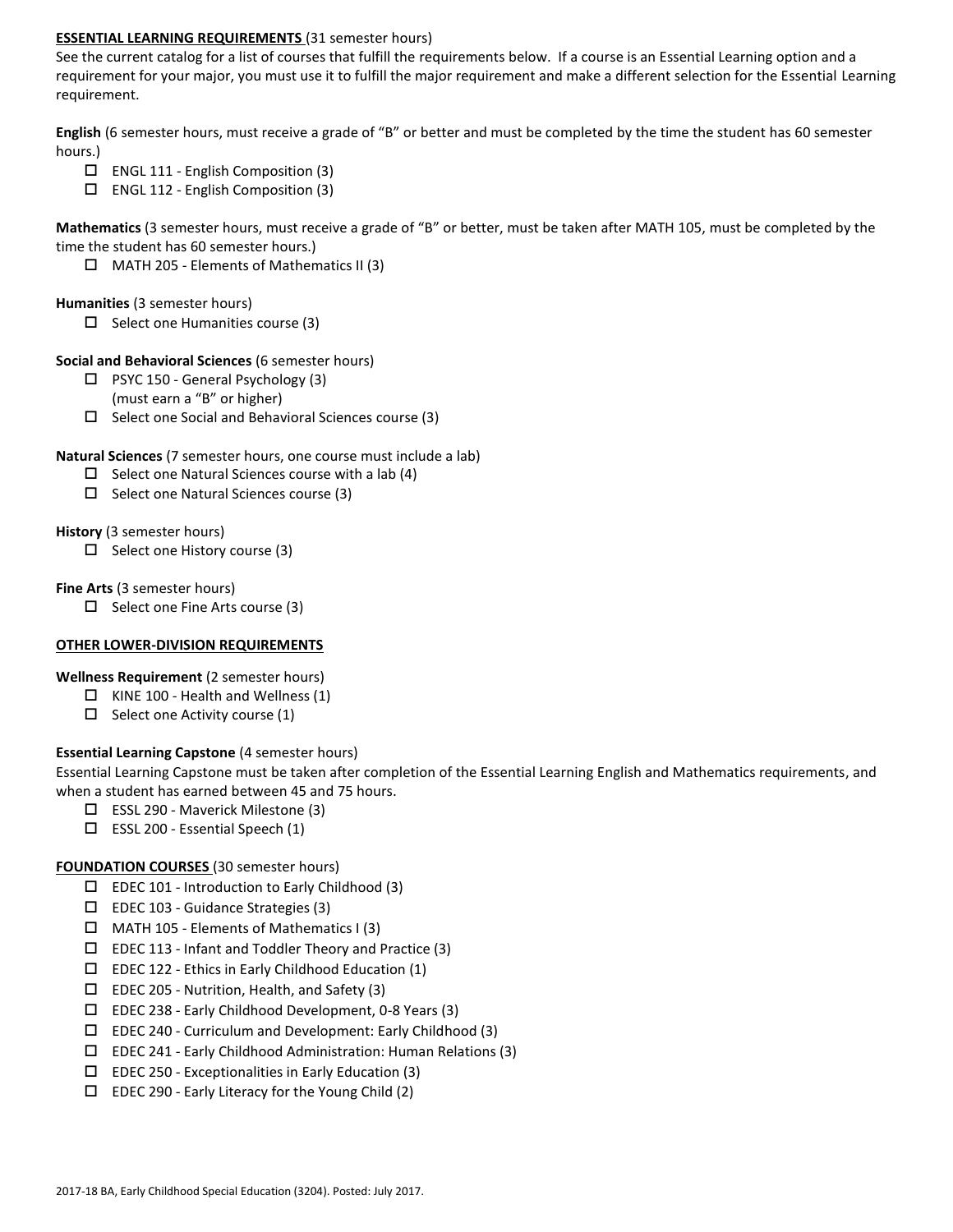#### **BA, EARLY CHILDHOOD SPECIAL EDUCATION REQUIREMENTS** (50 semester hours)

**Required Core Courses** (50 semester hours - 800 field experience hours)

- $\square$  EDUC 311 Creative and Physical Expression for Children (3)
- EDUC 340 Pedagogical and Assessment Knowledge for Teachers: Birth-8 Years (3) (20 field experience hours)
- $\square$  EDUC 343 Teaching to Diversity (3) (20 field experience hours)
- $\Box$  EDUC 374 Exceptional and English Language Learners in the Inclusive Classroom (3)
- $\square$  EDUC 378 Technology for K-12 Educators (1)
- EDUC 301 Emergent Literacy for Early Childhood (3) (20 field experience hours)
- $\square$  ECSE 320 Learner Development and Individual Differences (3)
- ECSE 435 Assessment and Evaluation of the Young Child: Birth-8 Years (3) (20 field experience hours)
- ECSE 410 Building Family and Community Partnerships (1)
- $\Box$  ECSE 430 Instructional Strategies for Inclusion and Intervention (3) (20 field experience hours)
- EDUC 440 Methods of Teaching Language and Literacy: Early Childhood (3) (40 field experience hours)
- $\Box$  EDUC 451 Methods of Teaching Mathematics: Early Childhood/Elementary (3) (60 field experience hours)
- EDUC 461 Methods of Teaching Science and Social Studies: Early Childhood/Elementary (3)
- ECSE 450 Individual Behavior Support and Guidance with Young Learners (3)
- $\Box$  EDUC 499A Teaching Internship and Colloquia for K-2 (6) (300 field experience hours)
- ECSE 499 Teaching Internship and Colloquia for ages 3-5 (6) (300 field experience hours)

All ECSE/EDUC prefix courses listed above must be completed with a grade of B or better to progress through the program sequence. Students must PASS the PRAXIS II exam in the content area prior to commencing the internship. Also, ALL other coursework toward the degree must be successfully completed prior to the internship.

**GENERAL ELECTIVES** (All college level courses appearing on your final transcript, not listed above that will bring your total semester hours to 123 hours. 6 semester hours.)